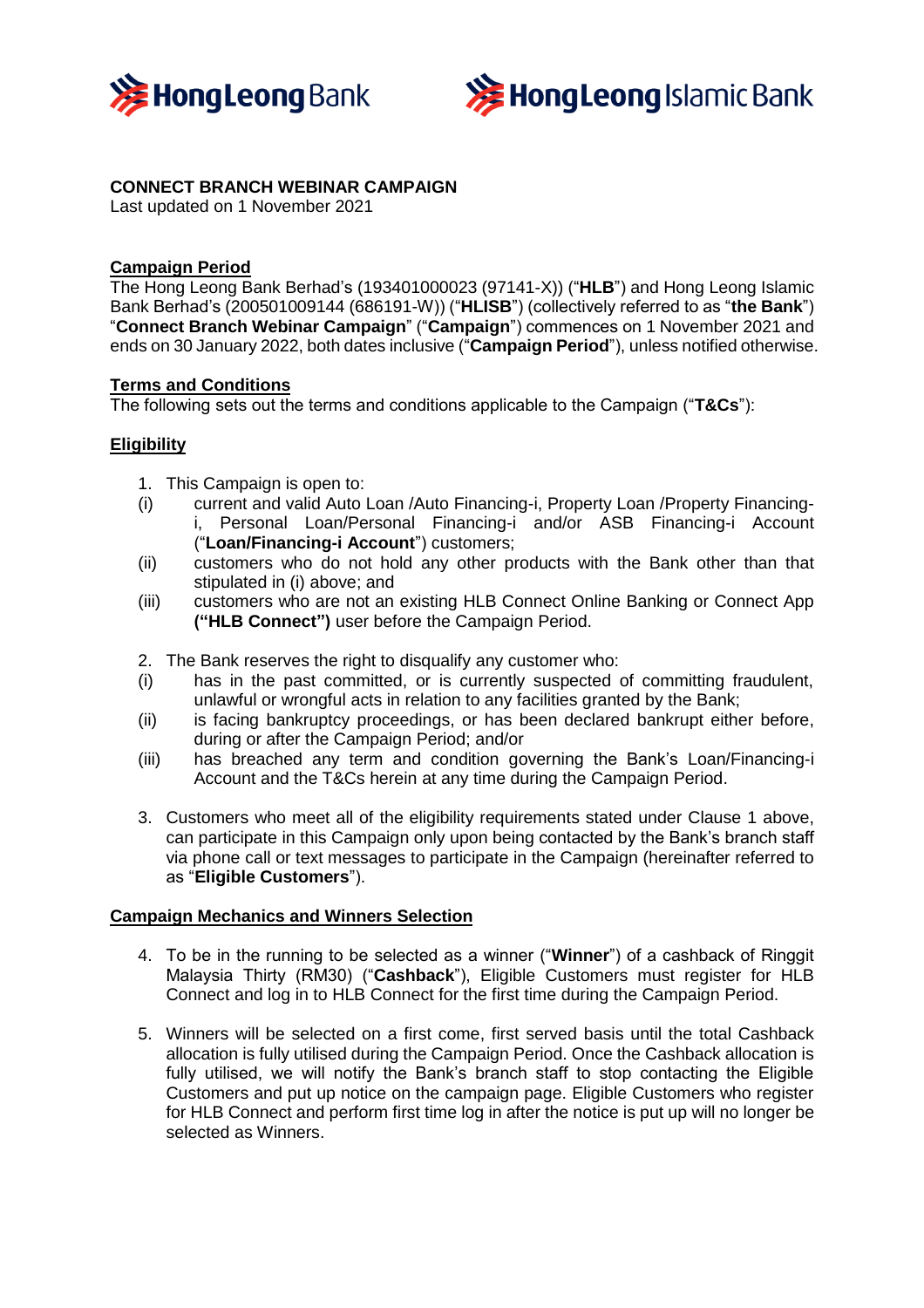



- 6. The total Cashback allocation for this Campaign is Ringgit Malaysia Ninety Thousand (RM90,000). The Cashback will be awarded according to the Winner selection method specified above.
- 7. Each Winner is eligible to receive only one (1) Cashback throughout this Campaign. The Cashback is non-transferable to any third party and non-exchangeable for up-front credit, cheque or benefit-in-kind.

## **Fulfilment of Cashback**

- 8. The Eligible Customers will be notified via SMS and/or email (based on current records available to the Bank) by 16 March 2022 if they have been selected as the Winners of the Cashback.
- 9. Additionally, the Winners list will be published on [www.hlb.com.my/LoanConnect](http://www.hlb.com.my/LoanConnect) (**Campaign Website)** by 16 March 2022.
- 10. All Winners will be required to open a HLB Current or Savings Account/ HLISB Current or Savings Account-i **("CASA/CASA-i")** by 13 April 2022 in order to receive the Cashback.
- 11. All Cashback will be credited to the Winners' CASA/CASA-i with the Bank by 5 May 2022.
- 12. As such, the Winners must maintain an active and valid CASA/CASA-i with the Bank until 5 May 2022 for purposes of Cashback crediting, failing which the Cashback shall be forfeited.
- 13. It is the obligation of the Winners to contact the Bank regarding the non-receipt of the Cashback by 31 May 2022, failing which the Winners are deemed to have received the Cashback and any claim for reimbursement after 31 May 2022 will not be processed.

### **General**

- 14. By participating in this Campaign, the Customers agree that:
- (i) they have read, understood, accepted and agree to be bound by the T&Cs herein;<br>(ii) they have read, understood, accepted and bound by the Bank's Privacy Notice,
- they have read, understood, accepted and bound by the Bank's Privacy Notice, both of which are available at HLB's website [\(www.hlb.com.my\)](http://www.hlb.com.my)/) and at HLISB's website [\(www.hlisb.com.my\)](http://www.hlisb.com.my/);
- (iii) all records of the fulfilment of the requirements under Clauses 4 7 captured by the Bank's system within the Campaign Period and the Winners selection shall be accurate and final;
- (iv) the Bank's decisions on all matters regarding the Campaign shall be accurate, final, conclusive and binding on all Eligible Customers. No further appeal or correspondences will be entertained;
- (v) to consent to the Bank to disclose their mobile numbers and/or email addresses to the vendor(s) appointed by the Bank to provide SMS and/or email services for the Campaign;